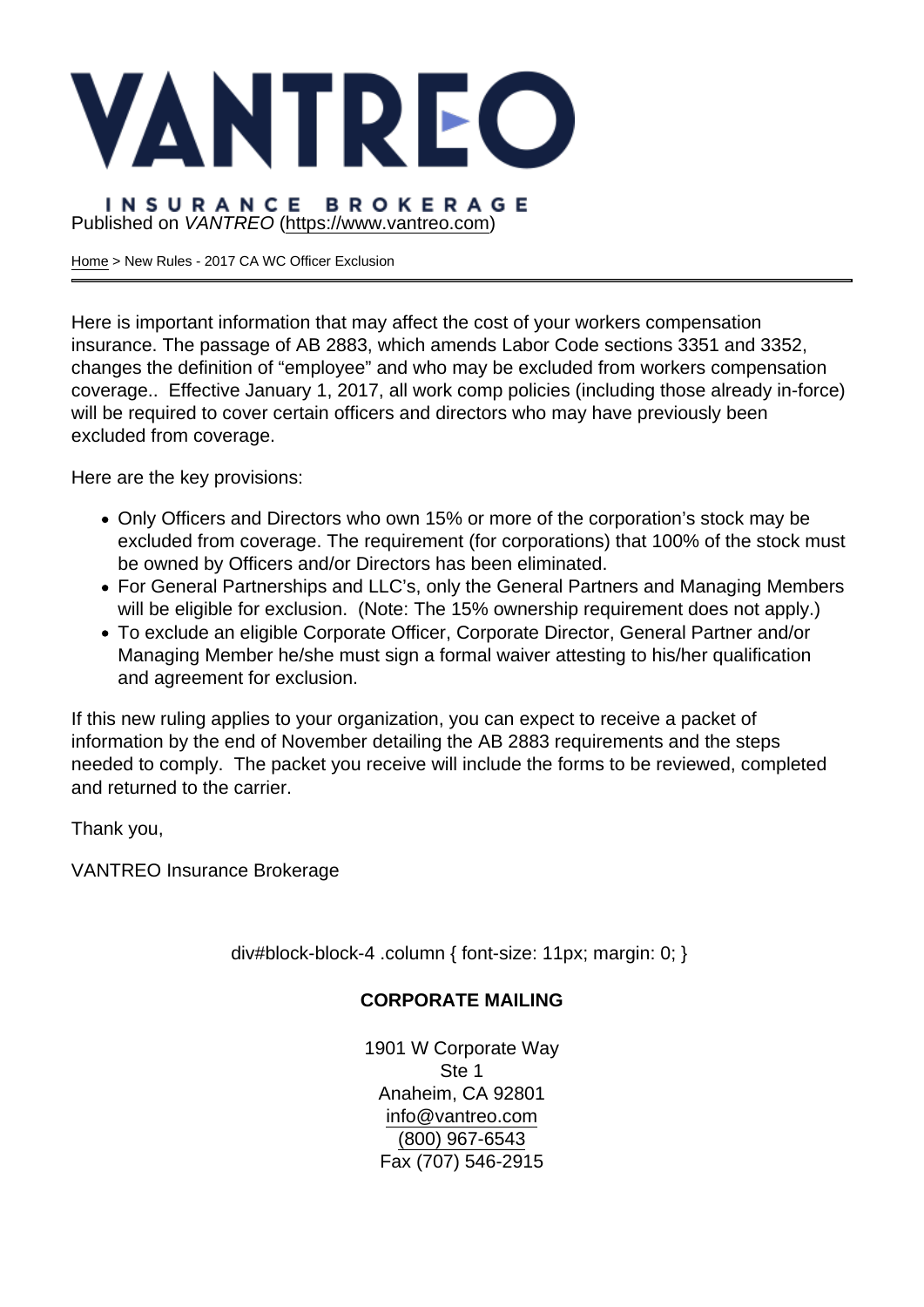### **CHICO**

VANTREO 2068 Talbert Dr Ste 100 Chico, CA 95928 [\(530\) 895-1555](tel:530-895-1555)

### EUREKA

Craig Hansen Insurance Service 2103 Third Street Eureka, CA 95501 [\(707\) 445-9691](tel:707-445-9691)

## SACRAMENTO

Benefits Done Right 601 University Ave Ste 250 Sacramento, CA 95825 [\(916\) 891-1889](tel:916-891-1889)

## SAN RAFAEL

# VANTREO 851 Irwin St. Ste 300 San Rafael, CA 94901 [\(415\) 922-2300](tel:415-922-2300)

### SANTA MONICA

Tegner Miller 2001 Wilshire Blvd Ste 101 Santa Monica, CA 90403 [\(310\) 828-9662](tel:310-828-9662)

### SANTA ROSA

VANTREO 100 Stony Point Rd Ste 160 Santa Rosa, CA 95401 [\(707\) 546-2300](tel:707-546-2300)